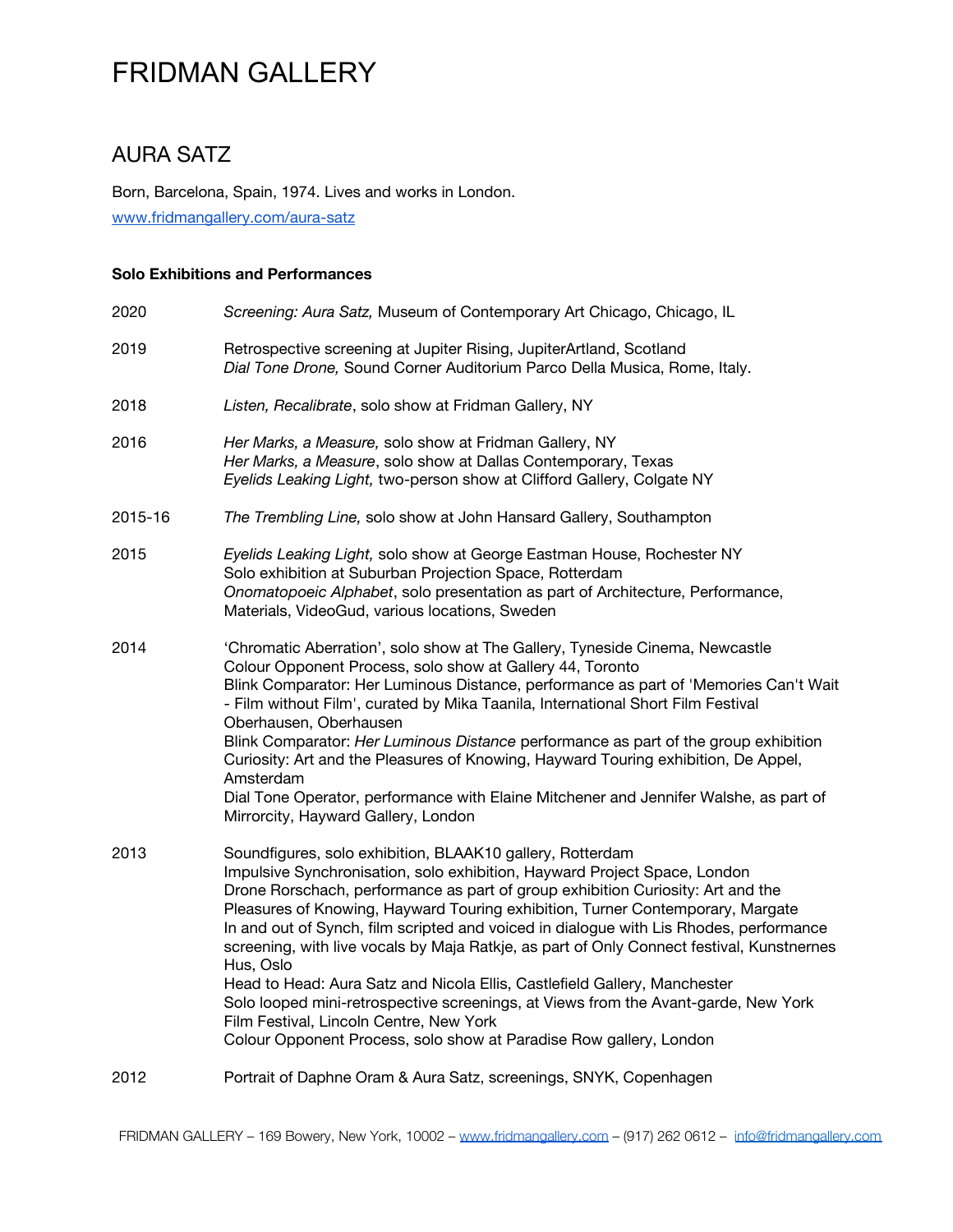| Drone Rorschach, film performance as part of Jarman Award, Whitechapel Gallery,<br>London<br>In and out of Synch, performance screening, with live vocals by Mikhail Karikis and cello                                                                                                                                                                                                                                                                                 |
|------------------------------------------------------------------------------------------------------------------------------------------------------------------------------------------------------------------------------------------------------------------------------------------------------------------------------------------------------------------------------------------------------------------------------------------------------------------------|
| by Anton Lukoszevieze, Tate Tanks, Tate Modern, London<br>In and out of Synch, performance screening, with live cello by Anton Lukoszevieze,                                                                                                                                                                                                                                                                                                                           |
| Arnolfini, Bristol<br>Sight of Sound performance, Deutsche Bank VIP lounge, Frieze Art Fair, NY<br>Ventriloqua performance with Dorit Chrysler on the theremin, Cabinet, NY<br>Flights of Fancy, visual score and performance with Jane Chapman, Tatton Park<br>Biennale, Cheshire                                                                                                                                                                                     |
| Universal Language: A Lost Manifesto, screening performance, Barbican cinema,<br>London                                                                                                                                                                                                                                                                                                                                                                                |
| Supersonix, looped screening of films, and curated screening of films selected by Aura<br>Satz, Christie's Auction House, London                                                                                                                                                                                                                                                                                                                                       |
| Vocal Flame performance commission for Radar, with vocals by Jennifer Walshe,<br>Loughborough University, Loughborough<br>Ventriloqua performance with Lydia Kavina on the theremin, as part of the Samsung Art+                                                                                                                                                                                                                                                       |
| award BFI Southbank, London                                                                                                                                                                                                                                                                                                                                                                                                                                            |
| Oramics: Atlantis Anew, Science Museum, London<br>Duet performance, as part of Laurie Anderson, Trisha Brown, Gordon Matta-Clark,<br>Barbican Gallery, London                                                                                                                                                                                                                                                                                                          |
| Sound Seam, solo show at Wellcome Collection, London                                                                                                                                                                                                                                                                                                                                                                                                                   |
| Onomatopoeic Alphabet performance, as part of group show Language, VIVID,<br>Birmingham                                                                                                                                                                                                                                                                                                                                                                                |
| I Am Anagram performance as part of Surreal House, Barbican Gallery, London<br>Ventriloquist book performance, part of Magic Show Hayward touring exhibition,<br>Chapter Art Gallery, Cardiff                                                                                                                                                                                                                                                                          |
| Turntable Tableau, film performance as part of Live Weekend, etc., ICA, London<br>Sound Seam, solo show with the collaboration of Aleks Kolkowski, as part of the AV<br>festival 2010: Energy,<br>Great North Museum, Hancock, Newcastle                                                                                                                                                                                                                               |
| Automatic Ensemble performance, at the Leonhardskirche, Basel & Museum of Music                                                                                                                                                                                                                                                                                                                                                                                        |
| Automatons, Seewen                                                                                                                                                                                                                                                                                                                                                                                                                                                     |
| Glissolalia, Soundtrap III commission, solo show and live event, Beaconsfield Gallery,<br>London<br>Automamusic, solo show, Artprojx Space, London                                                                                                                                                                                                                                                                                                                     |
| Automamusic, film screening and talk at Photographer's Gallery, London                                                                                                                                                                                                                                                                                                                                                                                                 |
| I Am Anagram, performances as part of Surreal Weekend at the Victoria and Albert<br>Museum, London                                                                                                                                                                                                                                                                                                                                                                     |
| The Electropathic Lady, performance as part of Light Night, Hull Art Lab, Hull<br>I Am Anagram, solo installation and three performances to coincide with the Hans<br>Bellmer - Pierre Klossowski retrospective at Whitechapel gallery, London<br>Human Radio Chain, performance at the Zentrum Paul Klee, Bern<br>Ventriloqua performance as part of Inside, with Tai Shani, Lindsay Seers and Serena<br>Korda, Freemason's Temple of the Great Eastern Hotel, London |
|                                                                                                                                                                                                                                                                                                                                                                                                                                                                        |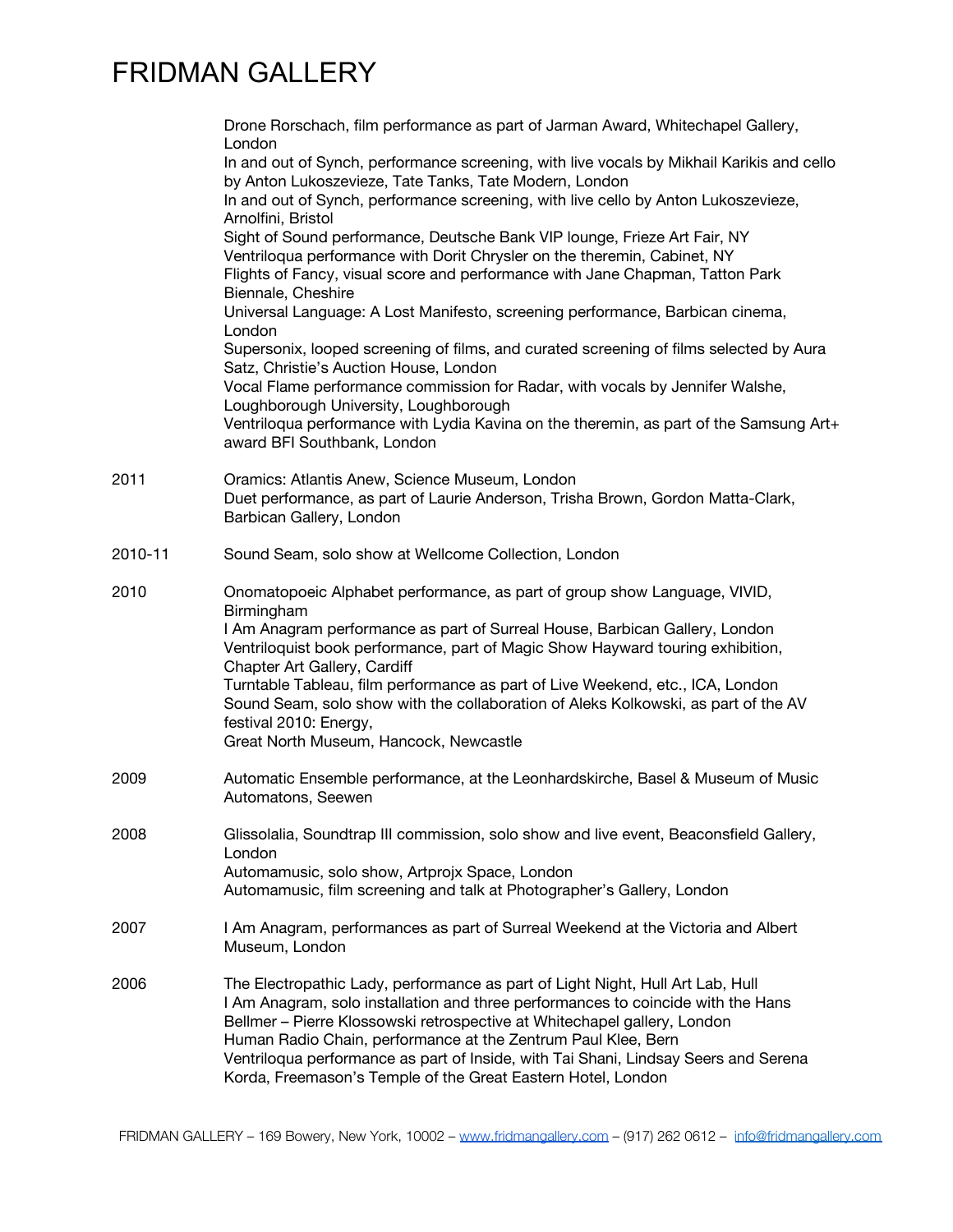| 2005 | I Am Anagram performance, De La Warr Pavilion, Bexhill-on-sea,<br>Intrasonic, presented as part of the First International Prize for Performance, Centrale di<br>Fies (Dro), in collaboration with the Galleria Civica di Arte Contemporanea di Trento |
|------|--------------------------------------------------------------------------------------------------------------------------------------------------------------------------------------------------------------------------------------------------------|
| 2004 | Sphinx-Head, installation-performance at Café de Paris as part of opening night of Eyes,<br>Lies and Illusions exhibition, Hayward gallery, London<br>Ventriloqua screening performance at FACT (Film, Art & Creative Technology), Liverpool           |
| 2002 | The Conjuror's Assistant, video-performance as part of Con Art exhibition, Lantern<br>Theatre, Sheffield                                                                                                                                               |

### **Selected Group Exhibitions and Performances**

| 2020    | Art in the Age of Anxiety, Sharjah Art Foundation, Sharjah, UAE<br>INVISIBLE, Science Gallery, London<br>'Making a Diagonal with Music', screening as part of Doc Fortnight, Museum of Modern<br>Art, New York<br>'Making a Diagonal with Music', screening as part of Bright Future Shorts, International<br>Film Festival Rotterdam                                                                                                                                                                                                                                                                                                                                                                                                                                                                                                                                                                                                                                     |
|---------|---------------------------------------------------------------------------------------------------------------------------------------------------------------------------------------------------------------------------------------------------------------------------------------------------------------------------------------------------------------------------------------------------------------------------------------------------------------------------------------------------------------------------------------------------------------------------------------------------------------------------------------------------------------------------------------------------------------------------------------------------------------------------------------------------------------------------------------------------------------------------------------------------------------------------------------------------------------------------|
| 2019    | 'Entangled Nightvisions' screening as part of A---Z curates 'Gaze to the Unknown,'<br>Mimosa House, London<br>Resonant Frequencies, David Roberts Art Foundation, London, UK<br>'Preemptive Listening (Part 1: The Fork in the Road) ' screening as part of Berwick Film<br>and Media Arts Festival, UK<br>'Preemptive Listening (Part 1: The Fork in the Road) ' screening as part of the Sharjah<br>Film Platform, Sharjah, UAE<br>Fire: Flashes to Ashes in British Art 1692-2019, Royal West of England Academy, Bristol<br>Crossroads, screening of Preemptive Listening (part 1: The Fork in the Road), San<br>Francisco Cinematheque and SFMOMA, San Francisco<br>'Preemptive Listening (Part 1: The Fork in the Road)' screening as part of Birkbeck Arts<br>Week, London<br>95% of the Universe is Missing, Science Gallery, London, UK<br>'Her Luminous Distance' showing as part of New Acquisitions, Smithsonian National<br>Portrait Gallery, Washington, DC |
| 2018-19 | Machines of Loving Grace, three-person exhibition Aura Satz, Erica Scourti and Nat<br>Castañeda at High Line Art, New York                                                                                                                                                                                                                                                                                                                                                                                                                                                                                                                                                                                                                                                                                                                                                                                                                                                |
| 2018    | 'The Trembling Line' installation at f(t) - function of time festival, RadialSystem V, Berlin<br>'Entangled Nightvisions' screening at International Film Festival Rotterdam, Rotterdam<br>Group exhibition at KunstRaum Goethe-Institut, Rome<br>'Entangled Nightvisions' screening as part of Alchemy Film festival, Scotland<br>'Entangled Nightvisions' screening as part of Crossroads Film Festival 2018, SFMOMA,<br>San Francisco                                                                                                                                                                                                                                                                                                                                                                                                                                                                                                                                  |
| 2017-18 | Open Space 2017: Re-envisioning the Future, InterCommunication Centre, Tokyo<br>STARS: Cosmic Art from 1900 up to the present, Lentos Museum, Linz                                                                                                                                                                                                                                                                                                                                                                                                                                                                                                                                                                                                                                                                                                                                                                                                                        |
| 2017    | As Above, So Below: Portals, Visions, Spirits & Mystics, IMMA, Dublin<br>Field Studies 2017: Listening after Pauline Oliveros, various venues, Leeds<br>Kepler's Trial opera screening and performance at V&A, London                                                                                                                                                                                                                                                                                                                                                                                                                                                                                                                                                                                                                                                                                                                                                     |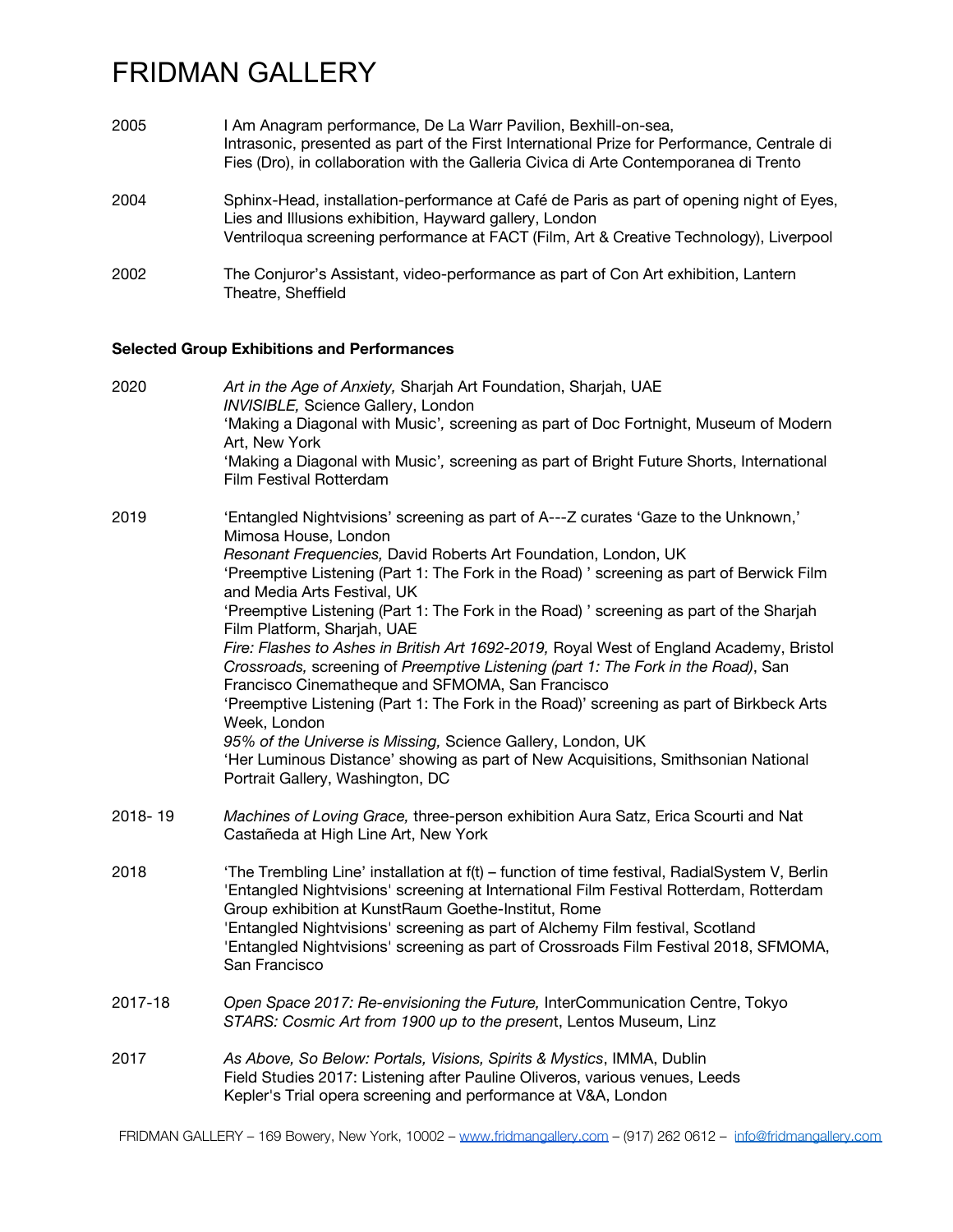|      | The Wail that was Warning and the Institute of Signal and Noise, Aura Satz and David<br>Toop performance, London Review Bookshop, London<br>Between the Bullet and the Hole, mini-retrospective screening and artist's talk, HOME,<br>Manchester<br>'Little Doorways to Paths Not Yet Taken' screening at International Film Festival<br>Rotterdam, Rotterdam<br>'Little Doorways to Paths Not Yet Taken' and 'Oramics: Atlantis Anew' screening at<br>FlatPack Festival, Birmingham<br>'Little Doorways to Paths Not Yet Taken' screening at Off The Page, Bergen Kunsthalle,<br>Bergen                                                                                                                                                                                                                                                                                                                                                                                                                                                                                                                                                                                                                                                                                                                                                                                 |
|------|--------------------------------------------------------------------------------------------------------------------------------------------------------------------------------------------------------------------------------------------------------------------------------------------------------------------------------------------------------------------------------------------------------------------------------------------------------------------------------------------------------------------------------------------------------------------------------------------------------------------------------------------------------------------------------------------------------------------------------------------------------------------------------------------------------------------------------------------------------------------------------------------------------------------------------------------------------------------------------------------------------------------------------------------------------------------------------------------------------------------------------------------------------------------------------------------------------------------------------------------------------------------------------------------------------------------------------------------------------------------------|
| 2016 | 'Between the Bullet and the Hole' screening as part of the International Film Festival<br>Rotterdam, Rotterdam<br>Between the Bullet and the Hole, mini-retrospective screening and artist's talk,<br>Whitechapel Gallery, London<br>'The future is already here - it's just not evenly distributed,' The Sydney Biennale,<br>curated by Stephanie Rosenthal, Carriageworks, Sydney<br>In and Out of Synch, mini-retrospective screening and artist's talk, Gertrude Gallery,<br>Melbourne<br>Where there is Sea, there are Pirates / The Imagination is a Political Act, group exhibition<br>at 3137 gallery, Athens<br>'Little Doorways to Paths Not Yet Taken' screening as part of Deep Minimalism,<br>Southbank Centre, London<br>'In and Out of Synch' screening at Flaherty NYC, Anthology Film Archives, New York<br>'Little Doorways to Paths Not Yet Taken', shortlisted for the Lab Competition, Festival<br>du Nouveau Cinema, Montreal<br>'Little Doorways to Paths Not Yet Taken' screening at the the Showroom, London<br>'Between the Bullet and the Hole' screening as part of Experimenta, London Film<br>Festival, BFI, London                                                                                                                                                                                                                        |
| 2015 | 'Chromatic Aberration' shortlisted for the Experimental Competition, Curtas Vila do<br>Conde International Film Festival, Lisbon<br>'Chromatic Aberration' shortlisted for the FNC Lab Competition, Festival du Nouveau<br>Cinema, Montreal<br>'Chromatic Aberration' screening as part of Experimenta, London Film Festival, BFI,<br>London<br>'Chromatic Aberration' shortlisted the Fascinations Competition, Jihlava International<br>Documentary Film Festival, Jihlava<br>'Chromatic Aberration' screened as part of the International Competition, International<br>Film Festival Bratislava, Bratislava<br>'Chromatic Aberration' winner of Best Vanguard Film Competition, Lima Independiente<br>International Film Festival, Lima<br>Solo retrospective screening, DIM Cinema, The Cinematheque, Vancouver<br>'Chromatic Aberration' shortlisted for Vanguard Competition, FILMADRID International<br>Film Festival, Madrid<br>'Chromatic Aberration' screened as part of EMAF European Media Art Festival,<br>Osnabrueck.<br>'Chromatic Aberration' screened as part of the International Film Festival Rotterdam,<br>Rotterdam<br>Drawing Towards Sound, group exhibition at Stephen Lawrence Gallery, London<br>Drawing Room Biennale, group exhibition at Drawing Room, London<br>The Gallery Of Wonder, Touring group exhibition, Arts & Heritage project |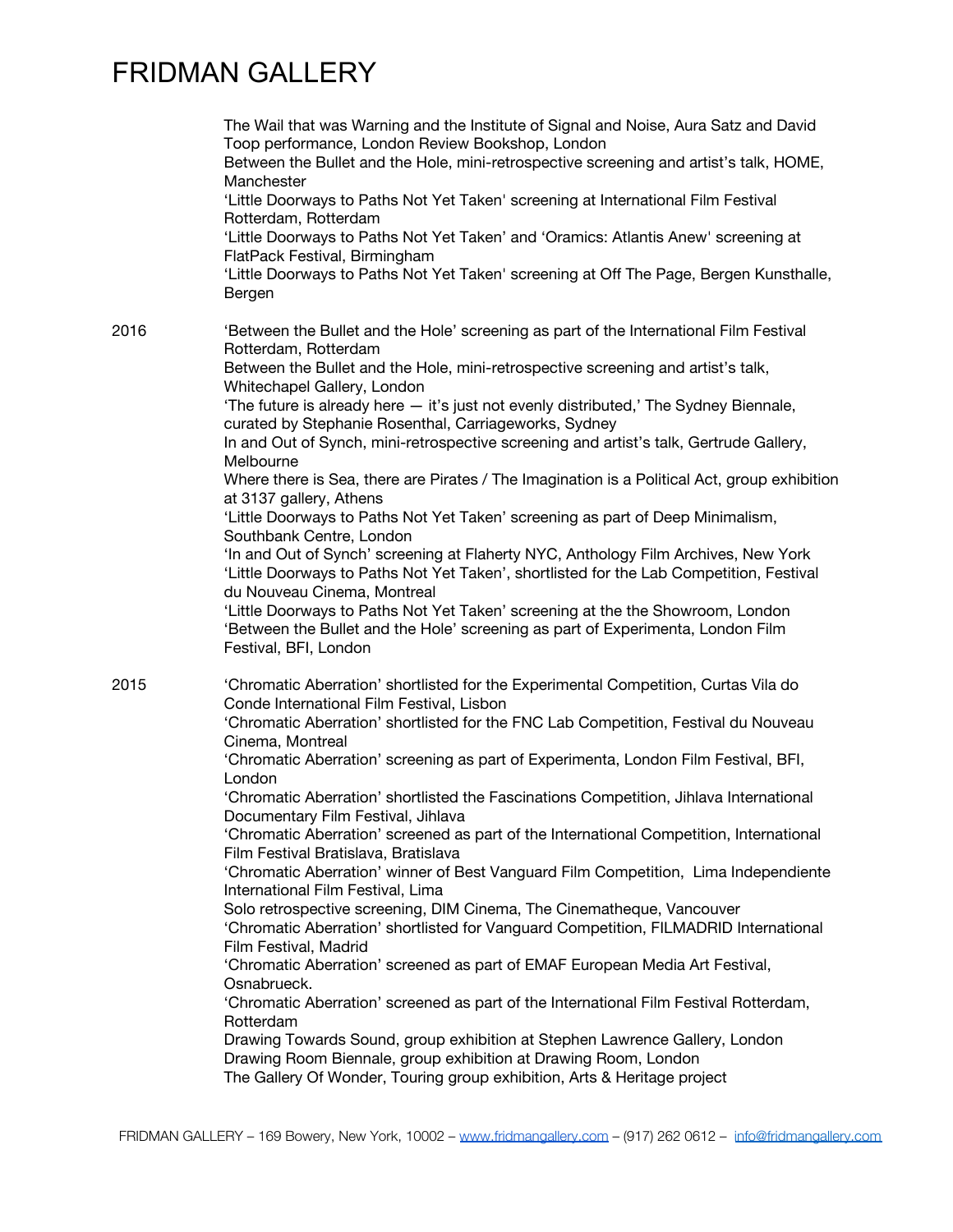| 2014-15   | Dial Tone Drone, sound commission for Telephone, featuring Pauline Oliveros and Laurie<br>Spiegel, outside Royal Academy, London                                                                                                                                                                                                                                                                                                                                                                                                                                                                                                                                                                                                                                                                                                                                                                                                                                                                                                                                                                       |
|-----------|--------------------------------------------------------------------------------------------------------------------------------------------------------------------------------------------------------------------------------------------------------------------------------------------------------------------------------------------------------------------------------------------------------------------------------------------------------------------------------------------------------------------------------------------------------------------------------------------------------------------------------------------------------------------------------------------------------------------------------------------------------------------------------------------------------------------------------------------------------------------------------------------------------------------------------------------------------------------------------------------------------------------------------------------------------------------------------------------------------|
| 2014      | They Used to Call it the Moon, group exhibition, Baltic, Newcastle<br>Haunted House, group exhibition, Grundy Art Gallery<br>Mirrorcity; 23 London Artists, group exhibition, Hayward Gallery, London<br>Aura Satz and Lis Rhodes in conversation, screenings as part of Artist's film and video<br>at Tate Britain, London<br>Post-script, group exhibition and screenings, as part of the International Film Festival<br>Rotterdam, Rotterdam<br>BOOSTER-Art Sound Machine, group exhibition, Marta Herford, Herford<br>Pre owned: Looks Good Man, group exhibition, Cell Project Space, London<br>Transcendence: A Suite, three-person show at Gertrude Contemporary, Melbourne<br>RISK Cinema, screenings alongside Jerome Hiler and John Smith, The Harn Museum,<br>Florida<br>'Chromatic Aberration' shortlisted for EUROPEAN SHORTS Competition, New Horizons<br>International Film Festival, Wroclaw<br>Screenings as part of All Connected, Ancienne Belgique (AB), Belgium<br>They Used to Call it the Moon, group show curated by Alessandro Vincentelli, Baltic 39,<br>Newcastle Upon Tyne |
| 2013-2014 | Curiosity: Art and the Pleasures of Knowing, Hayward Touring exhibition in association<br>with Cabinet Magazine, Turner Contemporary, Margate; Norwich Castle Museum and<br>Art Gallery, Norwich; The Exchange and Newlyn Art Gallery, Cornwall; de Appel,<br>Amsterdam<br>Screening performance as part of 'Unconscious Archives': Malcolm Le Grice, Aura Satz,<br>Sally Golding, Gideon Vein, Guy Edmonds, Café Oto, London                                                                                                                                                                                                                                                                                                                                                                                                                                                                                                                                                                                                                                                                          |
| 2012      | 'Universal Language', screening performance as part of The Voice and the Lens, Ikon<br>gallery, Birmingham<br>Jarman Award Tour screenings, Whitechapel Gallery, London; FACT, Liverpool; CCA,<br>Glasgow; The Northern Charter in partnership with CIRCA projects, Newcastle (special<br>Q&A Aura Satz with Rebecca Shatwell, director of AV festival); Nottingham<br>Contemporary, Nottingham; Watershed, Bristol; Duke of York Cinema, Brighton<br>Sight of Sound, group exhibition, Deutsche Bank VIP lounge, Frieze Art Fair, NY<br>Soundworks, group exhibition, ICA, London<br>Psychosis part II, "I is someone else", group exhibition, Färgfabriken - Centre for<br>Contemporary Art and Architecture, Stockholm<br>Samsung Media Art+ Prize 2012, group exhibition, BFI Southbank, London<br>Acoustic Mirrors, Zabludowicz Collection, London<br>Transmediale 2012, The Sound of the End of Music, Haus der Kulturen der Welt, Berlin<br>Flights of Fancy, Tatton Park Biennale, Cheshire                                                                                                    |
| 2011      | In Search of Alchemic Times, curated by Cecilia Wee, 235 Brompton Road, London<br>'Sound Seam' screened by Artprojx Cinema at the SVA theatre, in association with the<br>Armory show and Volta NY, New York                                                                                                                                                                                                                                                                                                                                                                                                                                                                                                                                                                                                                                                                                                                                                                                                                                                                                           |
| 2010      | Onomatopoeic Alphabet, film and sound sculpture commission, VIVID, Birmingham<br>Locate, three person show with Mel Brimfield and Sarah Pickering, curated by Sarah<br>Williams, Jerwood Gallery, London,<br>Film Club, Zabludowicz Collection, London                                                                                                                                                                                                                                                                                                                                                                                                                                                                                                                                                                                                                                                                                                                                                                                                                                                 |
| 2009      | IV Jafre Bienal, Girona, Spain                                                                                                                                                                                                                                                                                                                                                                                                                                                                                                                                                                                                                                                                                                                                                                                                                                                                                                                                                                                                                                                                         |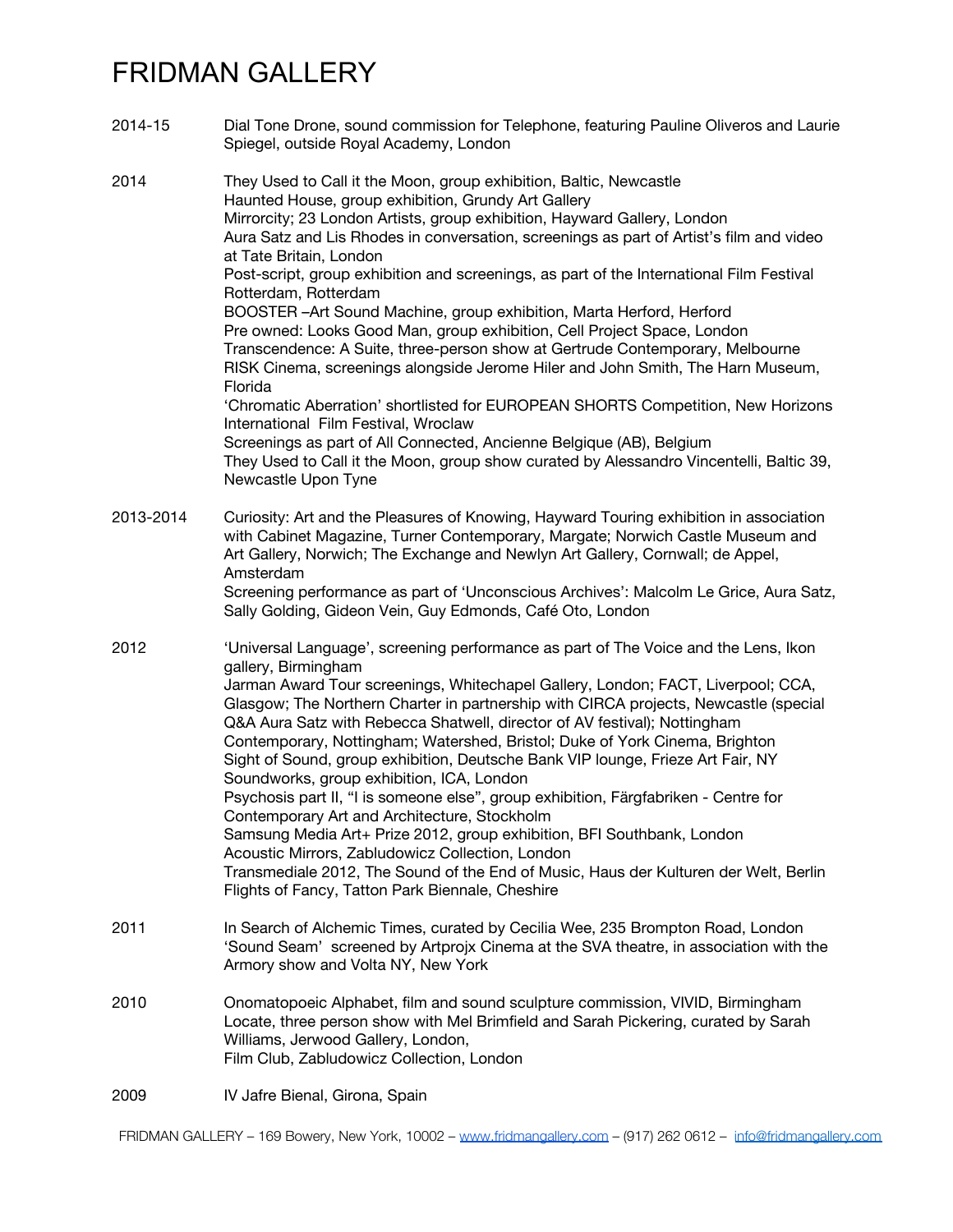Still-Film, Artprojx presents…, LOOP festival, Espai Liceu, Barcelona, Spain Still-Film, Artprojx presents… Site Gallery, Sheffield Automamusic screened at Basel Museumsnacht, Switzerland

- 2008 Still-Film, Artprojx presents… Tate Britain, London
- 2006 Experiments in Pop: the new Vernacular, group exhibition, Zentrum Paul Klee, Bern
- 2004-05 Variety, group exhibition De La Warr Pavilion, Marina, Bexhill on Sea.
- 2004 'Drift' feature film, curated by Iliyana Nedkova, New Media Scotland Touring Moving Image Programme, premiered at Stills Gallery as part of the Edinburgh International Film Festival; British Council, Belgrade, Serbia; The Museum of Voivodina as part of Videomedeja Festival, Novi Sad, Serbia; An Tuireann Arts Centre, Isle of Skye; touring nationally and internationally
- 2003 International Video-Performance Festival INPORT, Tallinn 'Vidéothéque Ephémére', Festival Videoformes 2003, Clermont-Ferrand, France
- 2002-2003 Con Art: Magic, Object, Action, Site Gallery, Sheffield; Glynn Vivian Art Gallery, Swansea
- 2001 Bloomberg New Contemporaries, Camden Arts Centre, London, and Northern Gallery for Contemporary Art, Sunderland 'Evolution' Film Festival, Leeds 'Video Jam', Quick Flicks, Palm Beach Institute for Contemporary Art, U.S.A G-niale filmfest 2001, Stralsund, Germany Onedotzero, ICA, London

#### **Awards and Commissions**

2020 Artist in Residence, School of Arts Institute of Chicago 2019 Shortlisted for 'Les Nouveaux Alchemistes' Prize, Festival du Nouveau Cinema, Montreal Shortlisted for 'Alteraciones' Prize, Aguilar Film Festival, Palencia 2017 Preemptive Listening, Research seed money, Royal College of Art 2016 Kepler and the Witch opera film commission, Cambridge University Nominated for the Jarman Award 2015 Arts Council England Award for the production of Between the Bullet and the Hole 'Chromatic Aberration', winner of Best Vanguard Film Competition in Lima Independiente International Film Festival 2015, Lima, Peru Nominated for the Paul Hamlyn Foundation Award 2014 Leverhulme artist in residence at the Institute of Sound and Vibration Research and the Department of Music, hosted at the University of Southampton, to culminate in solo exhibition at the John Hansard Gallery. Film commission using archival footage from George Eastman House, co-commissioned by Tyneside Cinema, Newcastle Commissioned dual slide projector installation, Baltic 39 Newcastle upon Tyne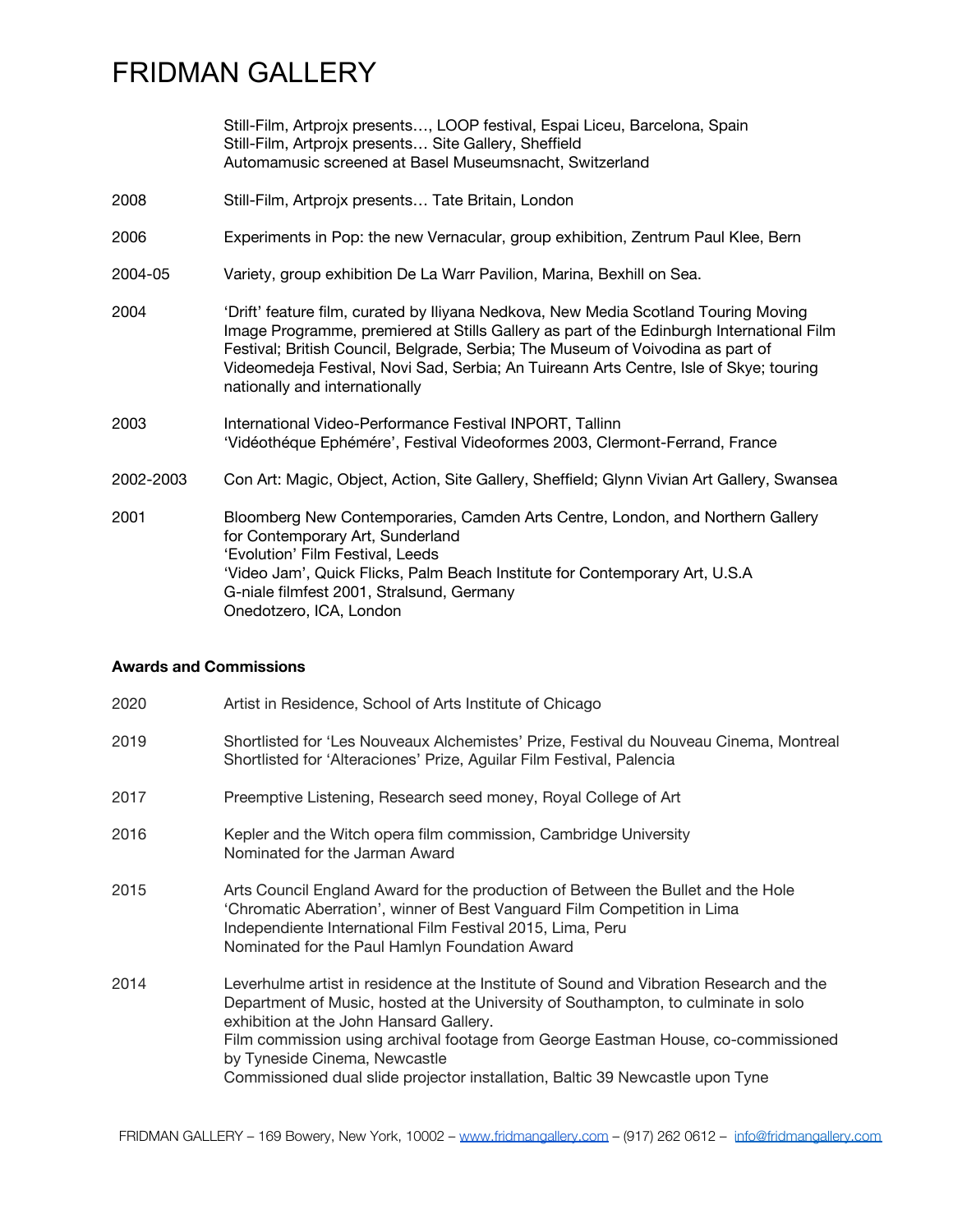| 2013                 | Commissioned film, kinetic moving scroll film installation for Hayward Project Space,<br>London                                                                                                                                                                                                                                               |
|----------------------|-----------------------------------------------------------------------------------------------------------------------------------------------------------------------------------------------------------------------------------------------------------------------------------------------------------------------------------------------|
| 2012                 | Shortlisted for the Jarman Award, Film London<br>Shortlisted for the Samsung New Media Art+ Prize, Suum projects<br>Commissioned film, kinetic moving scroll painting and performance for Tatton Park<br>Biennale<br>Commissioned performance for Radar, Loughborough<br>Arts Council England Award for the production of In and Out of Synch |
| 2011                 | Arts Council England Award for the production of Universal Language: A Lost Manifesto<br>Commissioned film on the Oramics Machine, Science Museum, London Consortium and<br>Sound & Music                                                                                                                                                     |
| 2010                 | Nominated for the Paul Hamlyn Foundation Award<br>Commission for VIVID, Birmingham<br>Locate, residency and commission, Jerwood Gallery, London                                                                                                                                                                                               |
| 2009-2010<br>2009    | Artist-in-Residence at the Ear Institute, UCL, London<br>Wellcome Trust Award for Sound Seam, in collaboration with composer Aleks Kolkowski<br>and the Ear Institute                                                                                                                                                                         |
| 2008<br>2007         | NAN new collaboration bursary with Aleks Kolkowski<br>Film and Video Umbrella development award for Automamusic<br>Arts Council England Award for Automamusic<br>One to One Bursary from FLAMIN (Film London Artist Moving Image Network)                                                                                                     |
| 2006                 | Arts Council England Award for the production of I Am Anagram at Whitechapel gallery                                                                                                                                                                                                                                                          |
| 2006-08              | Artsadmin Mid-career Artist Bursary                                                                                                                                                                                                                                                                                                           |
| 2006                 | Commission for Experiments in Pop, Paul Klee Zentrum, Bern                                                                                                                                                                                                                                                                                    |
| 2005                 | Arts Council England Award for the research and development of I Am Anagram<br>Special Prize of the First International Prize for Performance, the Centrale di Fies<br>(Drodesera), in collaboration with the Galleria Civica di Arte Contemporanea di Trento,<br>Italy                                                                       |
| 2002-2005            | Recipient of the Henry Moore Post-Doctoral Sculpture Fellowship, hosted at the Slade<br>School of Fine Art                                                                                                                                                                                                                                    |
| 2004<br>2002<br>2001 | Nominated for the Paul Hamlyn Foundation Award<br>The Conjuror's Assistant commission from Site Gallery, Sheffield<br>Research Grant from the UCL Graduate School Research Fund<br>Slade School of Fine Art Projects Committee Award<br>Research Grant from University of London Convocation Trust                                            |

#### **Public Collections**

Arts Council Collection, Deutsche Bank NY Collection, George Eastman Museum Collection, Kadist Foundation, Lodeveans Collection, Science Museum, Smithsonian National Portrait Gallery, Zabludowicz collection, and other private collections.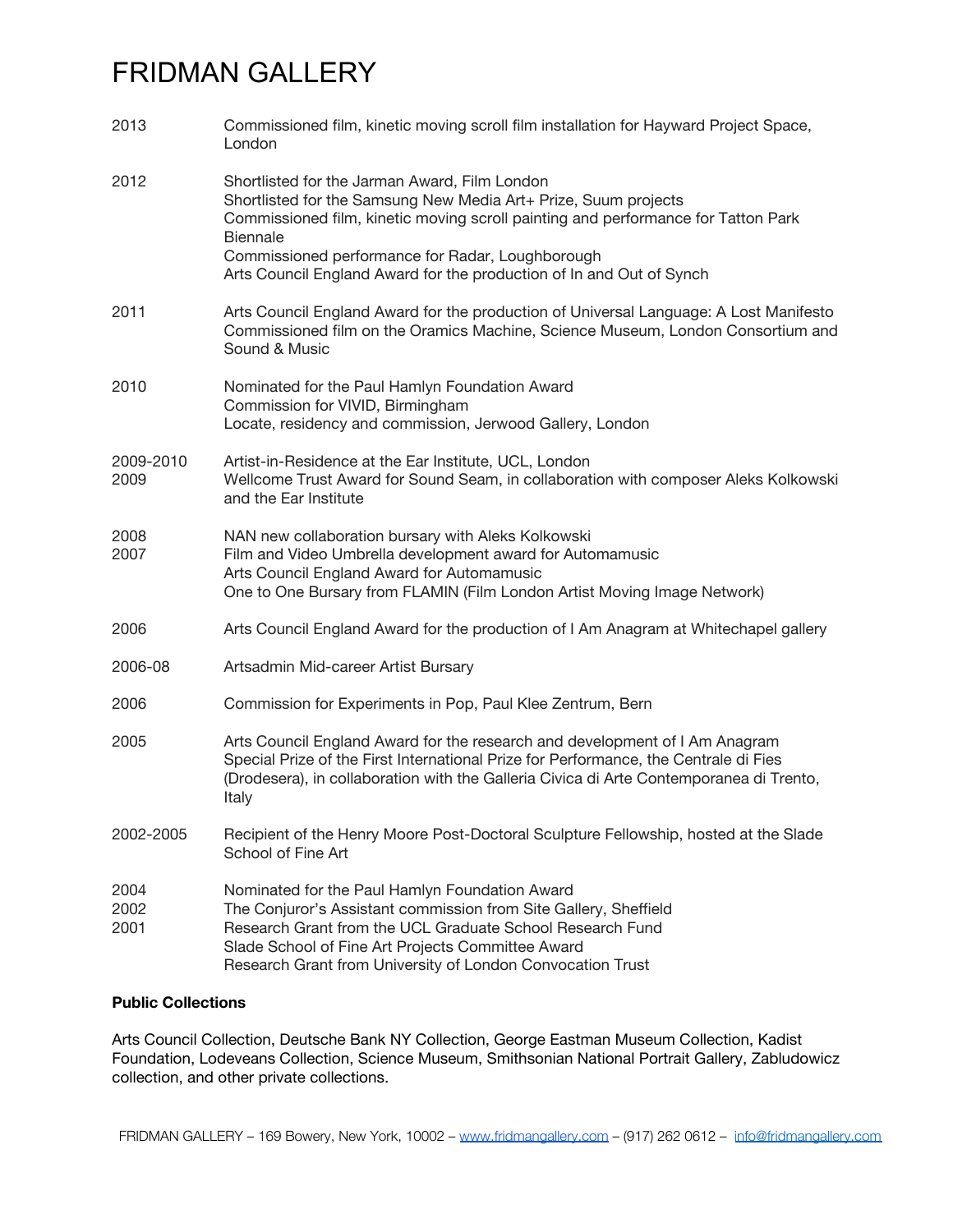Currently teaches at Royal College of Art (since 2014), and was Practitioner-in-Residence at Chelsea College of Art. (2014-15) Has taught at London Consortium (2004-2013), and various institution including Central Saint Martins, the Slade School of Fine Art, Piet Zwart Institute, Kent University and given talks at Pratt Institute (NY), SVA (NY), New School (NY), NYU (NY), Monash University (Melbourne), InterCommunication Centre (Tokyo), Bergen Academy of Art and Design (Bergen), Baltic Centre for Contemporary Art, the Hayward Gallery, the Henry Moore Institute, Chelsea School of Art, Goldsmiths College, Westminster University, and London College of Communication and many others.

#### **Education**

1998-2002 Practice / theory PhD in Fine Art Media at the Slade School of Fine Art, London.<br>1992-1998 Laurea in D.A.M.S. (Disciplines of Arts. Music and Spectacle) at the University of Laurea in D.A.M.S. (Disciplines of Arts, Music and Spectacle) at the University of Bologna, Italy.

#### **Selected Bibliography and Press**

| 2019 | Interview with Richard Bright, Interalia Magazine, July 2019.<br>Interview with Robert Elms, BBC Sounds, July 17, 2019.<br>Robert, Barry. "Between Signal and Noise: The Feminist Soundscapes of Aura Satz."<br>The Quietus, June 23, 2019. |
|------|---------------------------------------------------------------------------------------------------------------------------------------------------------------------------------------------------------------------------------------------|
|      | Webb, Richard. "Dark Matter Can't be Seen, so this gallery is making it sing"<br>NewScientist, June 12, 2019.                                                                                                                               |
|      | Amsen, Eva. "Artists Take on Dark Matter at Science Gallery London." Forbes, June 11,                                                                                                                                                       |
|      | 2019.<br>Campbell, Emma. "Dark Matter; 95% of the Universe is Missing Review - Science<br>Gallery London." The Strand Magazine, June 11, 2019.                                                                                              |
|      | 'Electroacoustic Women Jo Hutton, Louise Gray, Fari Bradley, Aura Satz, Beatriz,'                                                                                                                                                           |
|      | Resonance FM, March 8, 2019.<br>Sasha-Frere Jones, 'Aura Satz,' Artforum, February 2019.                                                                                                                                                    |
|      | Laurence Scott, 'Slow Looking at Art: Free Thinking with Michael Craig-Martin, Aura<br>Satz, Daniel Glaser and Kelly Grovier,' BBC Radio 3, January 23, 2019.                                                                               |
| 2018 | Genevieve Yue, 'Aura Satz's Listen, Recalibrate,' Art Agenda, December 12, 2018.<br>Christoph Cox, 'Sonic Flux: Sound Art and Metaphysics, In Conversation with Aura Satz<br>at The Kitchen,' Artforum, November 3, 2018.                   |
|      | Salome Voegelin, 'Sonic Materalism' in The Oxford Handbook of Sound and<br>Imagination, eds. Mark Grimshaw, Mads Walther-Hansen, and Martin Knakkergaard,<br><b>Oxford University Press</b>                                                 |
|      | 'Aura Satz and Christoph Cox in conversation', in The Moving Image Review & Art<br>Journal (MIRAJ) issue 7:2                                                                                                                                |
| 2017 | Stars: Cosmic Art from 1900 up to the present, Linz Museum exhibition catalogue<br>As Above, So Below: Portals, Visions, Spirits & Mystics, IMMA exhibition catalogue,<br>edited by Sam Thorne and Rachael Thomas                           |
|      | 'Wild Sounds: Roundtable with Mary Helena Clarke, Sandra Kogut, Penny Lane, Aura<br>Satz, Chris Stults and Genevieve Yue,' in Discourse: Journal for Theoretical Studies in                                                                 |
|      | Media and Culture Volume 39, Issue 3 (2017) Documentary Audibilities<br>'A Conversation between Aura Satz and David Toop', London Review Bookshop Blog                                                                                      |
| 2016 | Between the Bullet and the Hole, exhibition catalogue, with essays by Erika Balsom,<br>Justine Ludwig and Omar Kholeif, on occasion of Fridman Gallery solo show                                                                            |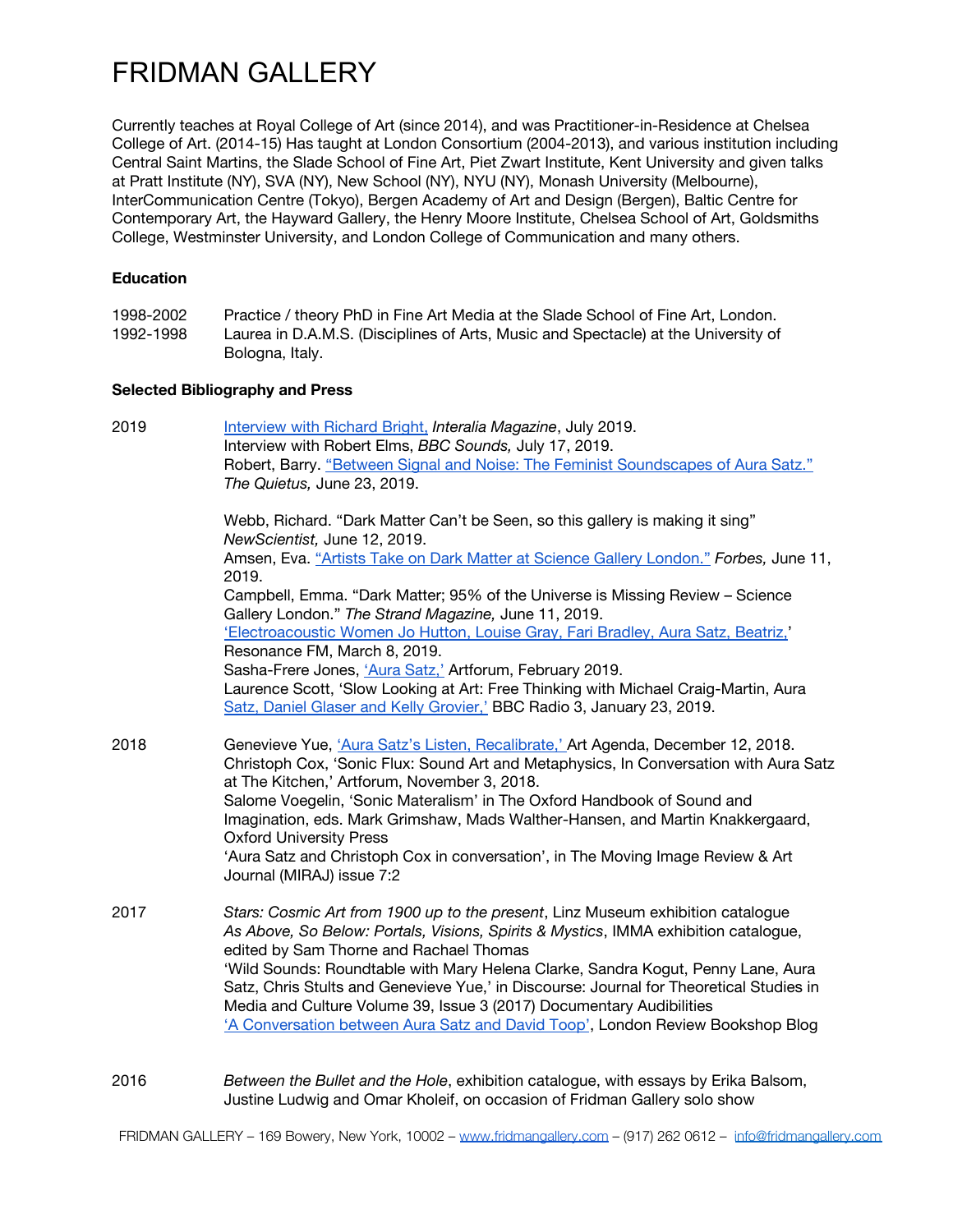|      | 'A conversation between Stephanie Rosenthal, Neha Choksi, Apichatpong<br>Weerasethakul, Lee Mingwei<br>and Aura Satz', The Future is Already Here - It's Just Not Evenly Distributed, Sydney                                                                                           |
|------|----------------------------------------------------------------------------------------------------------------------------------------------------------------------------------------------------------------------------------------------------------------------------------------|
|      | Biennale exhibition catalogue<br>'Aura Satz in conversation with Jussi Parikka' in Cold War Legacies, edited by Ryan<br>Bishop and John                                                                                                                                                |
|      | Beck, Technicities series, Edinburgh University Press<br>Refractions/Reflections, Black dog publishing, monograph on three artists on occasion<br>of Gallery 44's 35th anniversary (2015), with a commissioned essays by Esther Leslie,<br>Genevieve Yue and Kate McKay                |
|      | 'Aura Satz in conversation with Thomas Gardner' in Colloquium: Sound Art and Music,<br>edited by Thomas Gardner and Salome Voegelin, Zero books<br>'500 words: Aura Satz' in Artforum, by Agnieszka Gratza                                                                             |
|      | http://artforum.com/words/id=57468<br>Interview with Anna McNay, Studio International, January 21, 2016<br>'Lis Rhodes and Aura Satz', by Agnietszka Gratza, Mousse Magazine, February 2016<br>Interview with Aura Satz,' by Nicholas Forrest Blouin Artinfo                           |
|      | 'The Trembling Line' exhibition reviewed by Paul Carey-Kent in Artmonthly Feb 2016<br>'Archival detective Aura Satz shines spotlight on female film and sound pioneers'. The<br>Age                                                                                                    |
|      | 'Archival detective Aura Satz shines spotlight on female film and sound pioneers'<br><b>Sydney Morning Herald</b><br>Ute Thon, 'Diebrennenden Fragen', Sydney Biennale review in Art Das Kunstmagazin,                                                                                 |
|      | May 2016<br>Jennifer Higgie, '20th Sydney Biennale' review in Frieze, May 2016<br>Triple R radio interview, broadcast 23rd March 2016                                                                                                                                                  |
| 2015 | Robert Barry, "Round Them Up (In A Nice Humane Way): December Exhibition<br>Previews," The Quietus, December 5, 2015<br>Almudena Escobar López, review of 'Eyelids Leaking Light' solo show at George                                                                                  |
|      | Eastman House, After Image magazine, Vol. 42, no.6, April 2015                                                                                                                                                                                                                         |
|      | Ryan Conrath, <i>'Interview with Aura Satz'</i> Eastman House Blog<br>Philip Clark, 'The Playlist: Experimental Music', the Guardian 11 March 2015<br>Joshua Thorson, review of 'Eyelids Leaking Light' solo show at George Eastman House,<br>The Wire Magazine, issue 374, April 2015 |
|      | 1000 words: Aura Satz' in Artforum,' by Erika Balsom, Feb 2015, pp. 206-9                                                                                                                                                                                                              |
| 2014 | The Mirrorcity: 23 London Artists, exhibition catalogue and artist's publication, ed. Tom<br>McCarthy, Hayward Gallery Publishing                                                                                                                                                      |
|      | Jussi Parikka, 'Media Archeology: From Turing to Abbey Road, Kentish radar stations to<br>Bletchley Park" in The Routledge Companion to British Media History, eds Martin<br>Conboy and John Steel, pp. 60-77                                                                          |
|      | Arthur I. Miller, Colliding Worlds: How Cutting-Edge Science Is Redefining<br>Contemporary Art, W. W. Norton & Company; 1 edition (9 Jun 2014), p. 228                                                                                                                                 |
|      | Rebecca Travis, 'They Used to call it the Moon' review in This Is Tomorrow<br>Adam Pugh, 'Oberhausen: Memories Can't Wait - Film Without Film' Art Monthly #377,<br>June 2014                                                                                                          |
|      | INFRA publication, an artistic research project devised by curators Anna Gritz & Fatos<br>Ustek with Karin Kihlberg & Reuben Henry, Aura Satz and Ian Whittlesea                                                                                                                       |
|      | 'Inside the Dial Tone-Inspired Sound Art Exhibits of Aura Satz' in the Creator's Project<br>website                                                                                                                                                                                    |
|      | Mem Capp, 'Transcedence' review, Visual Arts Hub, 18 March 2014,<br>'Transcedence' Time Out Melbourne, 11 March 2014,                                                                                                                                                                  |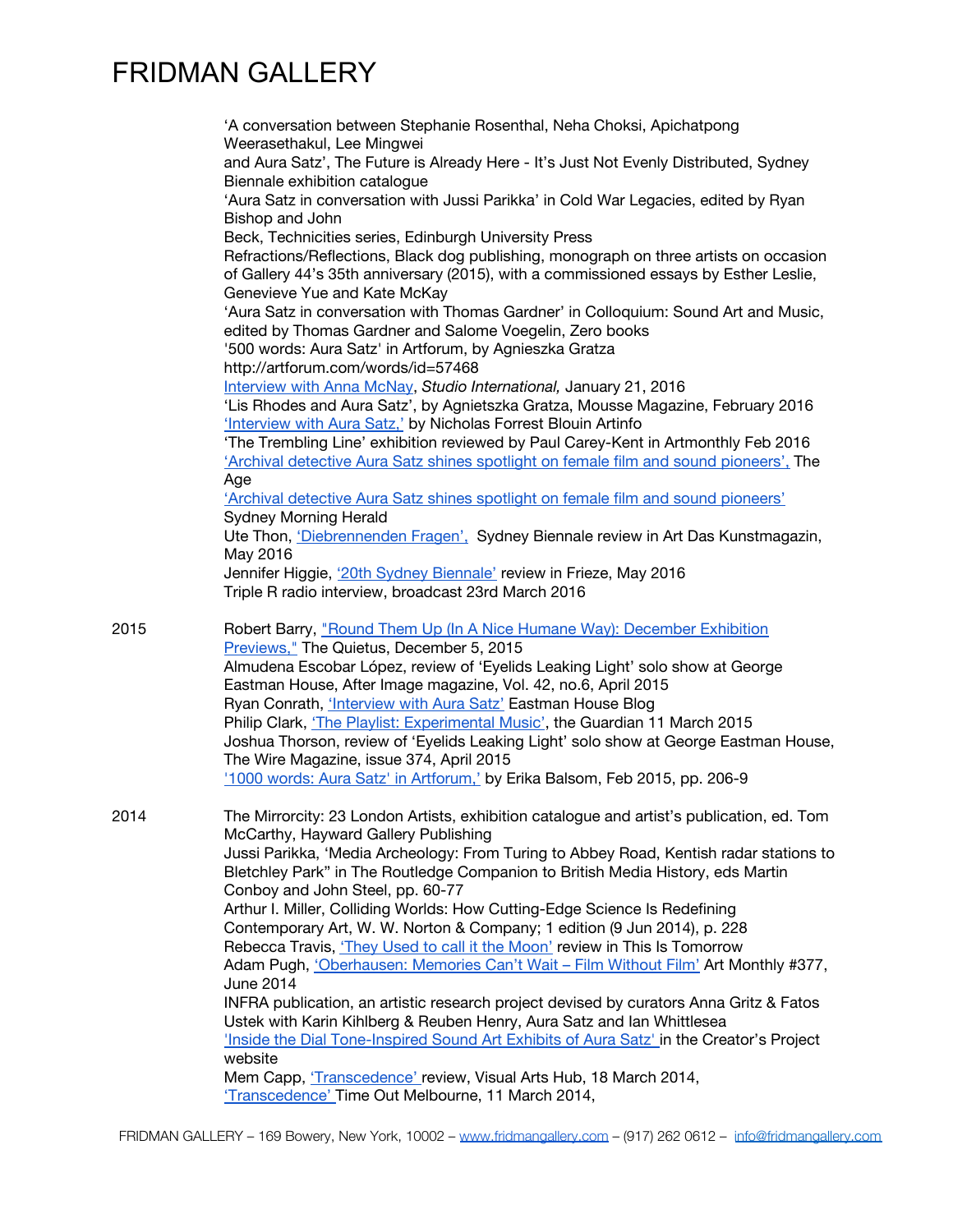|      | Dylan Rainforth, 'Sounds on a Higher Plane', review of exhibition 'Transcendence', The<br>Age, 12 March 2014<br>'Colour Opponent Process' exhibition catalogue with an essay by Esther Leslie, Gallery<br>44, Canada<br>Gabriel Coxhead, 'Colour Opponent Process' review in Modern Painters, Feb 2014<br>Bloomberg New Contemporaries/LUX, A History of Moving Image, DVD with booklet<br>and round-table transcript (2014)<br>Erika Balsom, 'Oberhausen Review,' Artforum, Sep 2014                                                                                                                                                                                                                                                                                                                                           |
|------|---------------------------------------------------------------------------------------------------------------------------------------------------------------------------------------------------------------------------------------------------------------------------------------------------------------------------------------------------------------------------------------------------------------------------------------------------------------------------------------------------------------------------------------------------------------------------------------------------------------------------------------------------------------------------------------------------------------------------------------------------------------------------------------------------------------------------------|
|      | Reproductions of artworks in Marina Warner, The Symbol Gives Rise to the Thought:<br>Writings on Art by Marina Warner, Vol.1, Violette Editions (2014)                                                                                                                                                                                                                                                                                                                                                                                                                                                                                                                                                                                                                                                                          |
| 2013 | Lucinda Bredin, 'Colour Opponent Process' review in The Week 21 Nov 2013<br>Francesca Cavallo, 'Colour Opponent Process' review in This Is Tomorrow<br>Morgan Quaintance, <i>Colour Opponent Process'</i> review in Art Agenda<br>Anna McNay, 'Colour Opponent Process' review in Photomonitor<br>Auden Mortensen, 'Maskinist? Javisst!', feature and interview in Klassekampen<br>newspaper, Oslo 8 June 2013<br>Clive Bell, 'Impulsive Synchronisation' review, The Wire, issue 77, July 2013<br>Lewis Church, <i>'Impulsive Synchronisation'</i> review in Exeunt magazine 29/05/2013<br>Interview with Alastair Cameron, Arnolfini.<br>Studio Visit, interview with Morgan Quaintance broadcast on Resonance 104.4 FM<br>12/03/13                                                                                           |
| 2012 | In and Out of Synch' Huffington Post commissioned blog, 7 Nov 2012<br>Anna McNay, DIVA artist's profile, 1 Nov 2012<br>Ossian Ward, Jarman award feature and online clips, TimeOut London Oct 30-Nov 5, no<br>2022, p. 71 and online<br>'The Inner Sleeve,' The Wire magazine issue 345, Nov 2012, p. 77<br>'Self-playing instruments and visualising music with fire', Q&A with Kevin Holmes, The<br>Creators Project, 25 Sept 2012,<br>Tate Tanks magazine, including interview<br>Tate Etc. issue 25, Summer 2012<br>Samsung Art+ award, special feature in Financial Times, including interview by Ossian<br>Ward and online clips, 14 Jan 2012                                                                                                                                                                             |
| 2011 | Peter Suchin, 'In Search of Alchemic Times', Review, Art Monthly 350, October 2011<br>Marek Kohn, 'A film that explores sound and memory', Financial Times, January 7 2011<br>Tim Dee, '78 rpm' BBC Radio 4, 5 May 2011                                                                                                                                                                                                                                                                                                                                                                                                                                                                                                                                                                                                         |
| 2010 | 'Language' exhibition and events catalogue, with a commissioned essay by Marina<br>Warner, VIVID<br>'Sound Seam' exhibition catalogue with texts by Lucy Shanahan, Steven Connor and<br>Tom McCarthy<br>'Aura Satz' Focus, Frieze Magazine, Nov-Dec 2010<br>Feature, West End Extra, December 16 2010<br>'Locate' review in the Big Issue, 23/8/2010<br>Eliza Apperly, 'Locate' review in This is Tomorrow, 05/9/2010<br>Helen Sumpter, 'Locate' review in Time Out, issue 2089, Sept 02/08/2010<br>'Locate' review on BBC4 Radio, Saturday review, 14/08/2010<br>Skye Sherwin, 'Locate' recommended exhibition, The Guardian, 14/08/2010<br>Locate, exhibition catalogue, curated by Sarah Williams, Jerwood Gallery, London<br>Philip Clarke, The Wire magazine cross-platform artist interview, issue 319, September<br>2010 |